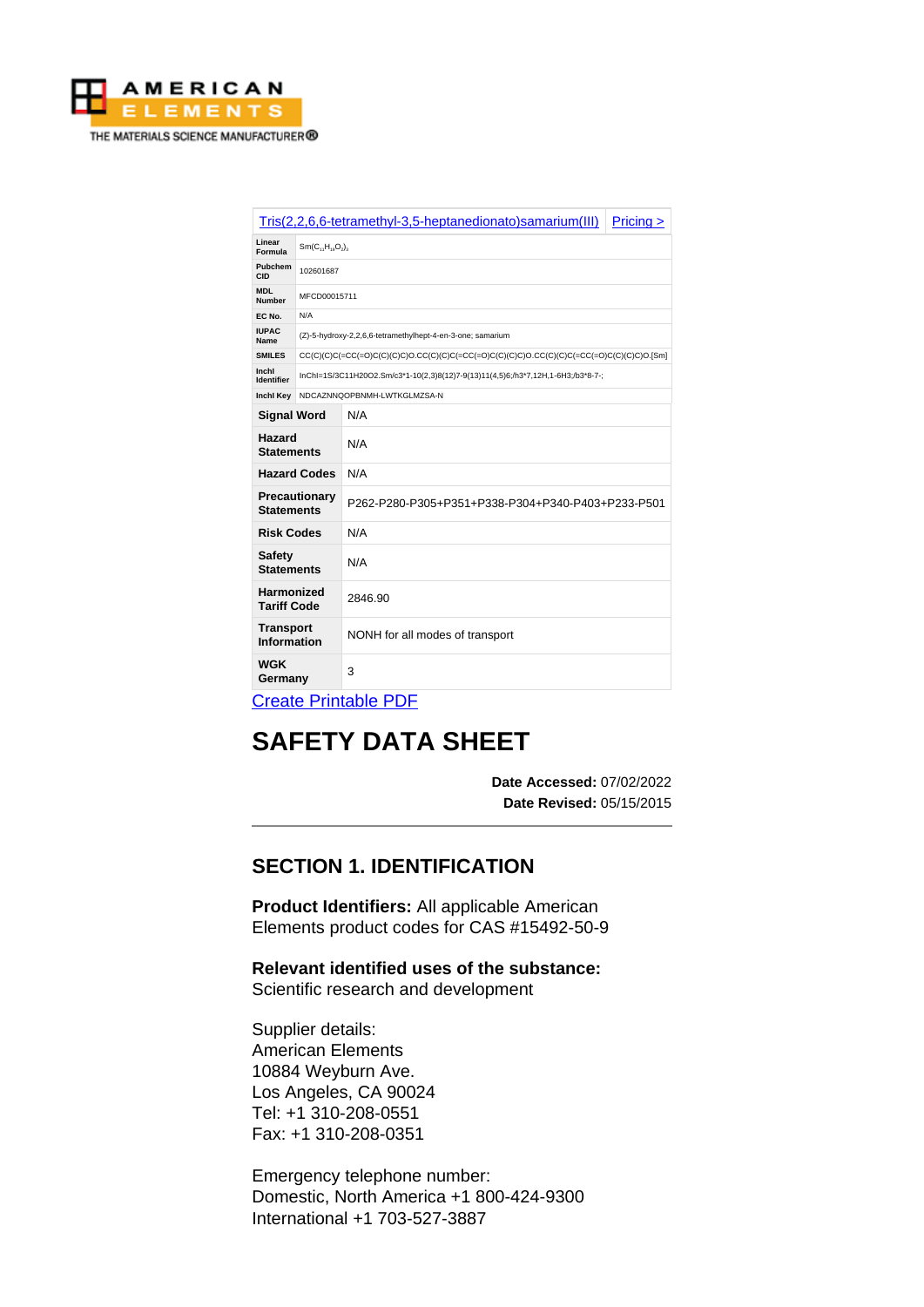## **SECTION 2. HAZARDS IDENTIFICATION**

Classification of the substance or mixture The substance is not classified according to the Globally Harmonized System (GHS). Label elements GHS label elements not applicable Hazard pictograms not applicable Signal word not applicable Hazard statements not applicable Precautionary statements P262 Do not get in eyes, on skin, or on clothing. P280 Wear protective gloves/protective clothing/eye protection/face protection. P305+P351+P338 If in eyes: Rinse cautiously with water for several minutes. Remove contact lenses, if present and easy to do. Continue rinsing. P304+P340 IF INHALED: Remove person to fresh air and keep comfortable for breathing. P403+P233 Store in a well-ventilated place. Keep container tightly closed. P501 Dispose of contents/container in accordance with local/regional/national/international regulations. Classification system: NFPA ratings (scale 0 - 4)  $Health = 0$  $Fire = 0$  $Reactivity = 0$ HMIS-ratings (scale 0 - 4)  $Health = 0$  $Fire = 0$  $Reactivity = 0$ Other hazards Results of PBT and vPvB assessment PBT: Not applicable. vPvB: Not applicable.

#### **SECTION 3. COMPOSITION/INFORMATION ON INGREDIENTS**

Chemical characterization: Substances CAS No. Description 15492-50-9 Tris(2,2,6,6-tetramethyl-3,5 heptanedionato)samarium(III) (99.9%-Sm) (REO) [Sm(TMHD)3]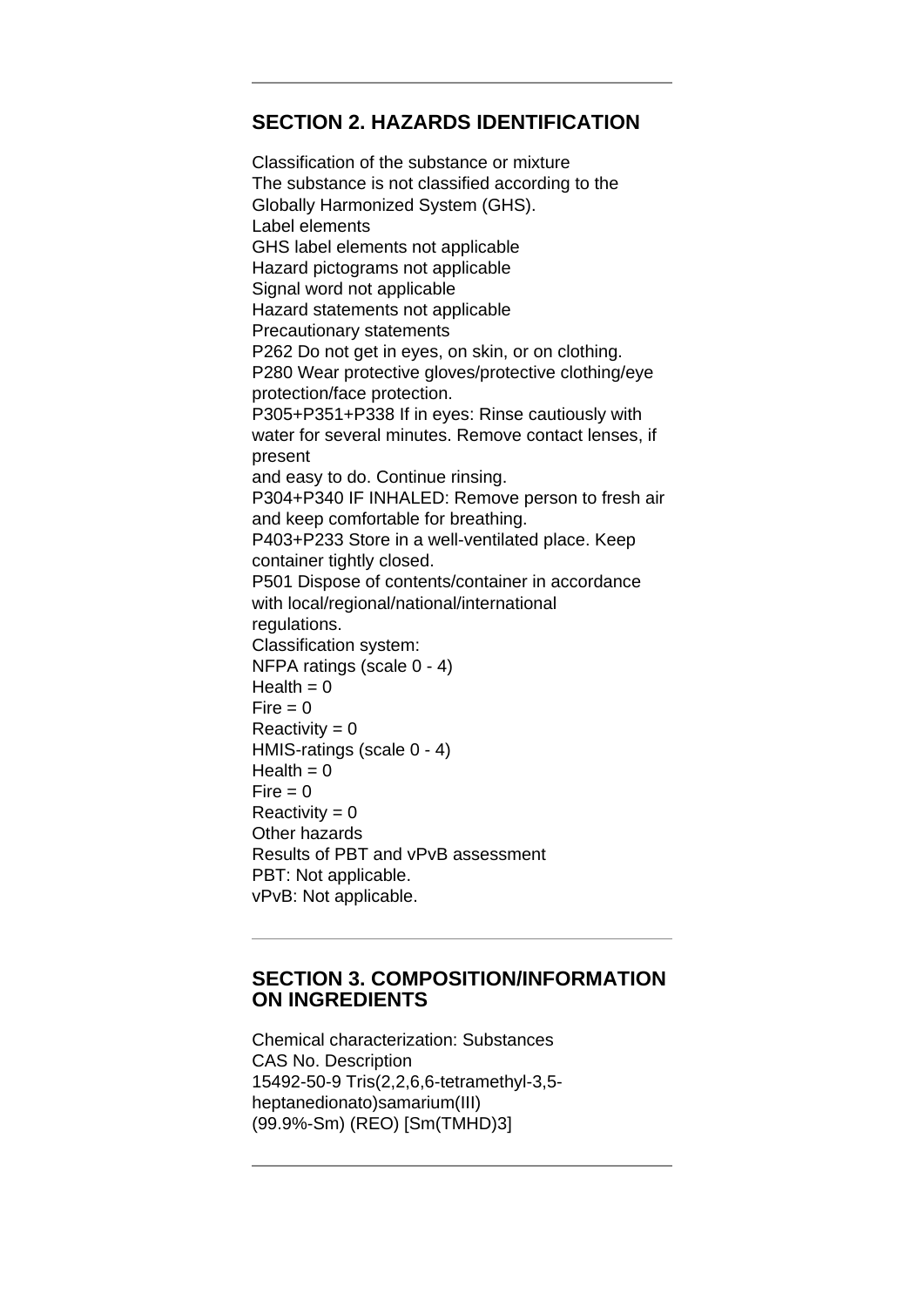## **SECTION 4. FIRST AID MEASURES**

Description of first aid measures General information: No special measures required. After inhalation: Supply fresh air; consult doctor in case of complaints. After skin contact: Immediately rinse with water. After eye contact: Rinse opened eye for several minutes under running water. Then consult a doctor. After swallowing: If symptoms persist consult doctor. Information for doctor: Most important symptoms and effects, both acute and delayed No further relevant information available. Indication of any immediate medical attention and special treatment needed No further relevant information available.

#### **SECTION 5. FIREFIGHTING MEASURES**

Extinguishing media Suitable extinguishing agents: CO2, extinguishing powder or water spray. Fight larger fires with water spray or alcohol resistant foam. Special hazards arising from the substance or mixture No further relevant information available. Advice for firefighters Protective equipment: No special measures required.

#### **SECTION 6. ACCIDENTAL RELEASE MEASURES**

Personal precautions, protective equipment and emergency procedures Not required.

Environmental precautions: No special measures required.

Methods and material for containment and cleaning up:

Dispose contaminated material as waste according to item 13.

Reference to other sections

See Section 7 for information on safe handling. See Section 8 for information on personal protection equipment.

See Section 13 for disposal information

## **SECTION 7. HANDLING AND STORAGE**

Handling: Precautions for safe handling No special measures required.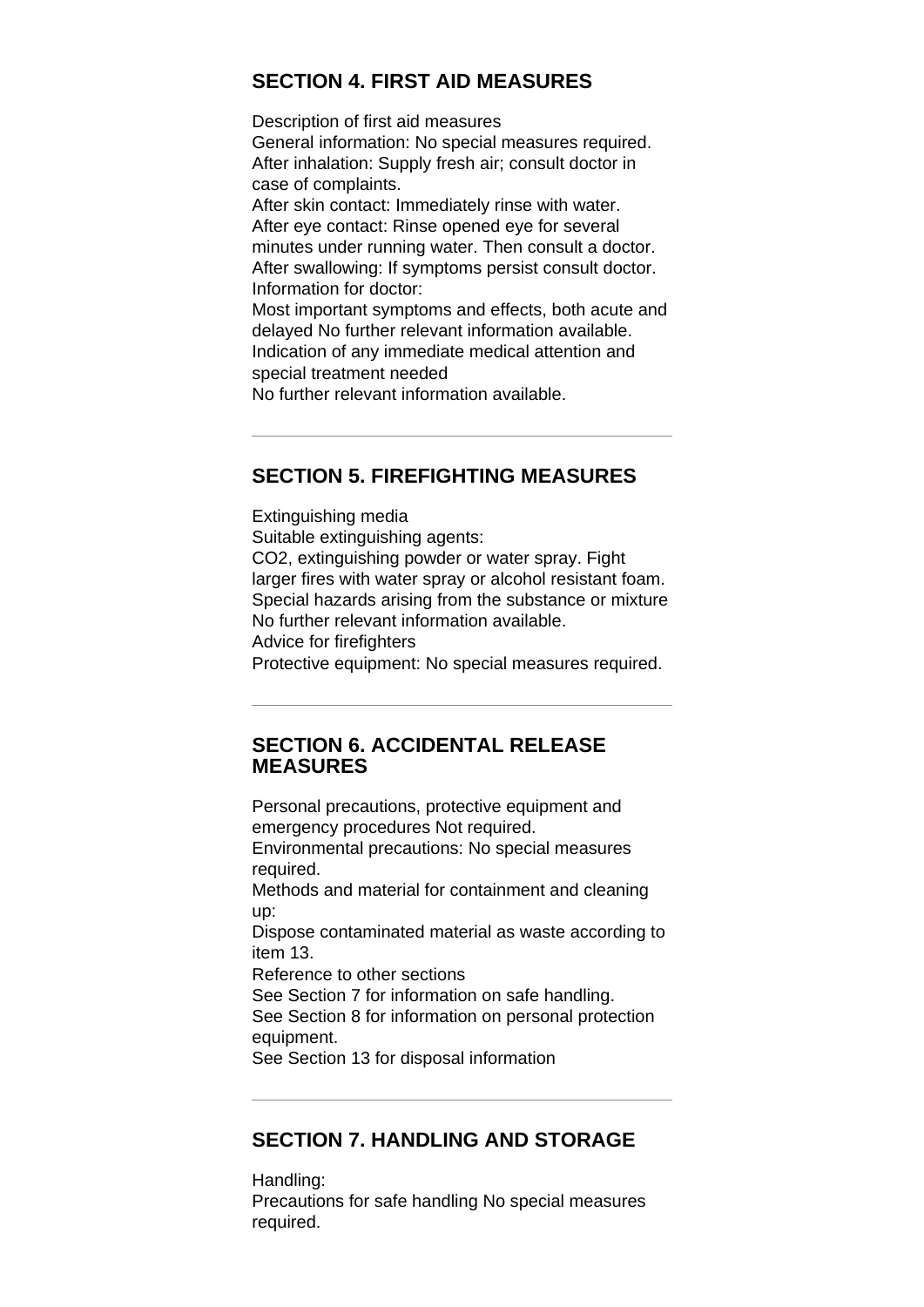Information about protection against explosions and fires: No special measures required. Conditions for safe storage, including any incompatibilities Storage: Requirements to be met by storerooms and receptacles: No special requirements. Information about storage in one common storage facility: Not required. Further information about storage conditions: None. Specific end use(s) No further relevant information available.

#### **SECTION 8. EXPOSURE CONTROLS/PERSONAL PROTECTION**

Additional information about design of technical systems: No further data; see item 7. Control parameters Components with limit values that require monitoring at the workplace: Not required. Additional information: The lists that were valid during the creation were used as basis. Exposure controls Personal protective equipment: General protective and hygienic measures: The usual precautionary measures for handling chemicals should be followed. Breathing equipment: Not required. Protection of hands: Protective gloves The glove material has to be impermeable and resistant to the product/ the substance/ the preparation. Due to missing tests no recommendation to the glove material can be given for the product/ the preparation/ the chemical mixture. Selection of the glove material on consideration of the penetration times, rates of diffusion and the degradation Material of gloves The selection of the suitable gloves does not only depend on the material, but also on further marks of quality and varies from manufacturer to manufacturer. Penetration time of glove material The exact break through time has to be found out by the manufacturer of the protective gloves and has to be observed. Eye protection: Safety glasses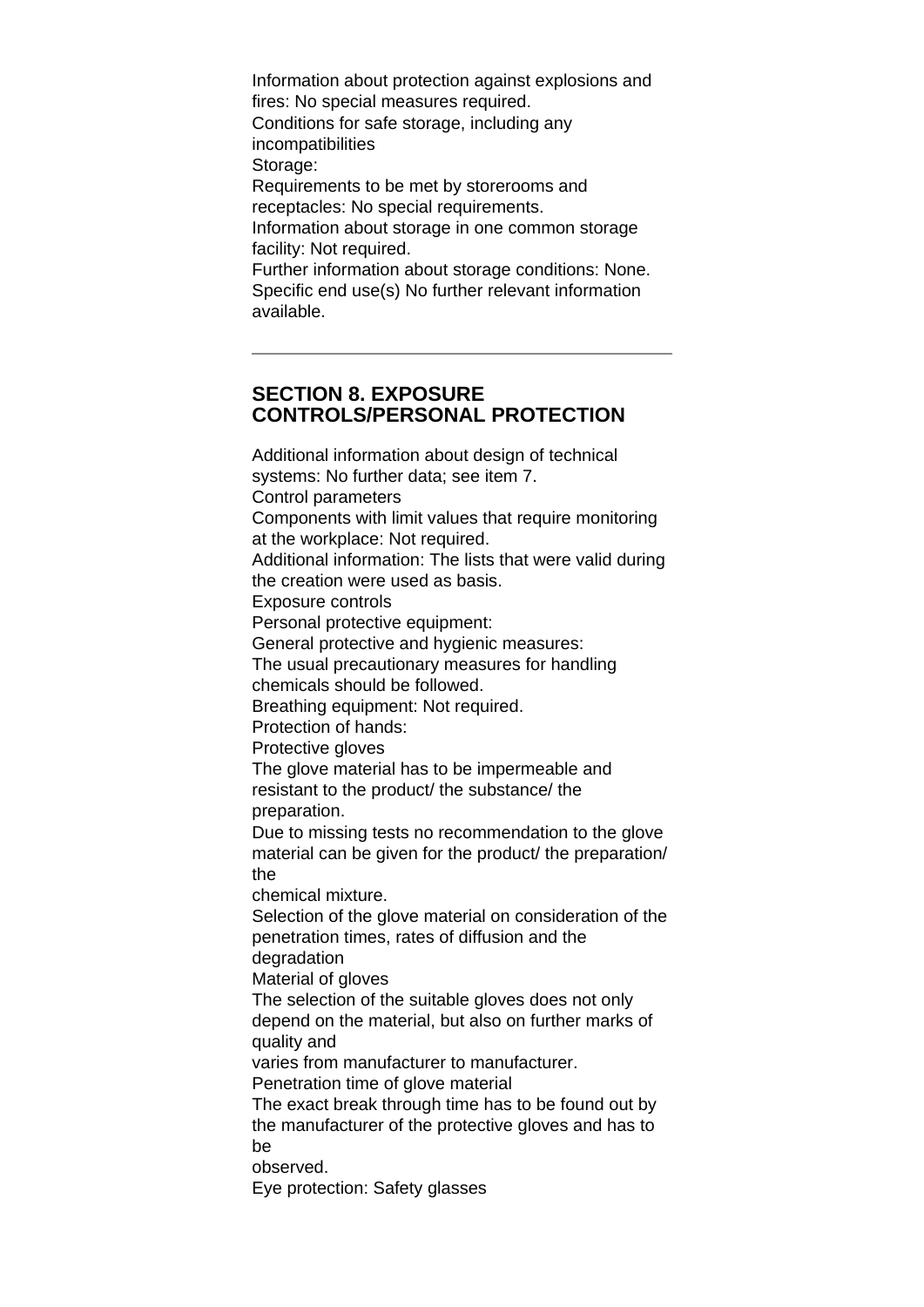## **SECTION 9. PHYSICAL AND CHEMICAL PROPERTIES**

Information on basic physical and chemical properties General Information Appearance: Form: Crystalline Color: Light yellow Odor: Odorless Odor threshold: Not determined. pH-value: Not applicable. Change in condition Melting point/Melting range: 191-193 °C (376-379 °F) Boiling point/Boiling range: dec.183 subl.18 °C (dec.361 subl.64 °F) Flash point: Not applicable. Flammability (solid, gaseous): Product is not flammable. Ignition temperature: Decomposition temperature: Not determined. Auto igniting: Not determined. Danger of explosion: Product does not present an explosion hazard. Explosion limits: Lower: Not determined. Upper: Not determined. Vapor pressure: subl. 183 hPa (subl. 137 mm Hg) Density: Not determined. Relative density Not determined. Vapor density Not applicable. Evaporation rate Not applicable. Solubility in / Miscibility with Water: Insoluble. Partition coefficient (n-octanol/water): Not determined. Viscosity: Dynamic: Not applicable. Kinematic: Not applicable. Solvent content: Organic solvents: 0.0 % VOC content: 0.0 g/l / 0.00 lb/gl Solids content: 100.0 % Other information No further relevant information available

## **SECTION 10. STABILITY AND REACTIVITY**

Reactivity No further relevant information available. Chemical stability Thermal decomposition / conditions to be avoided: No decomposition if used according to specifications. Possibility of hazardous reactions No dangerous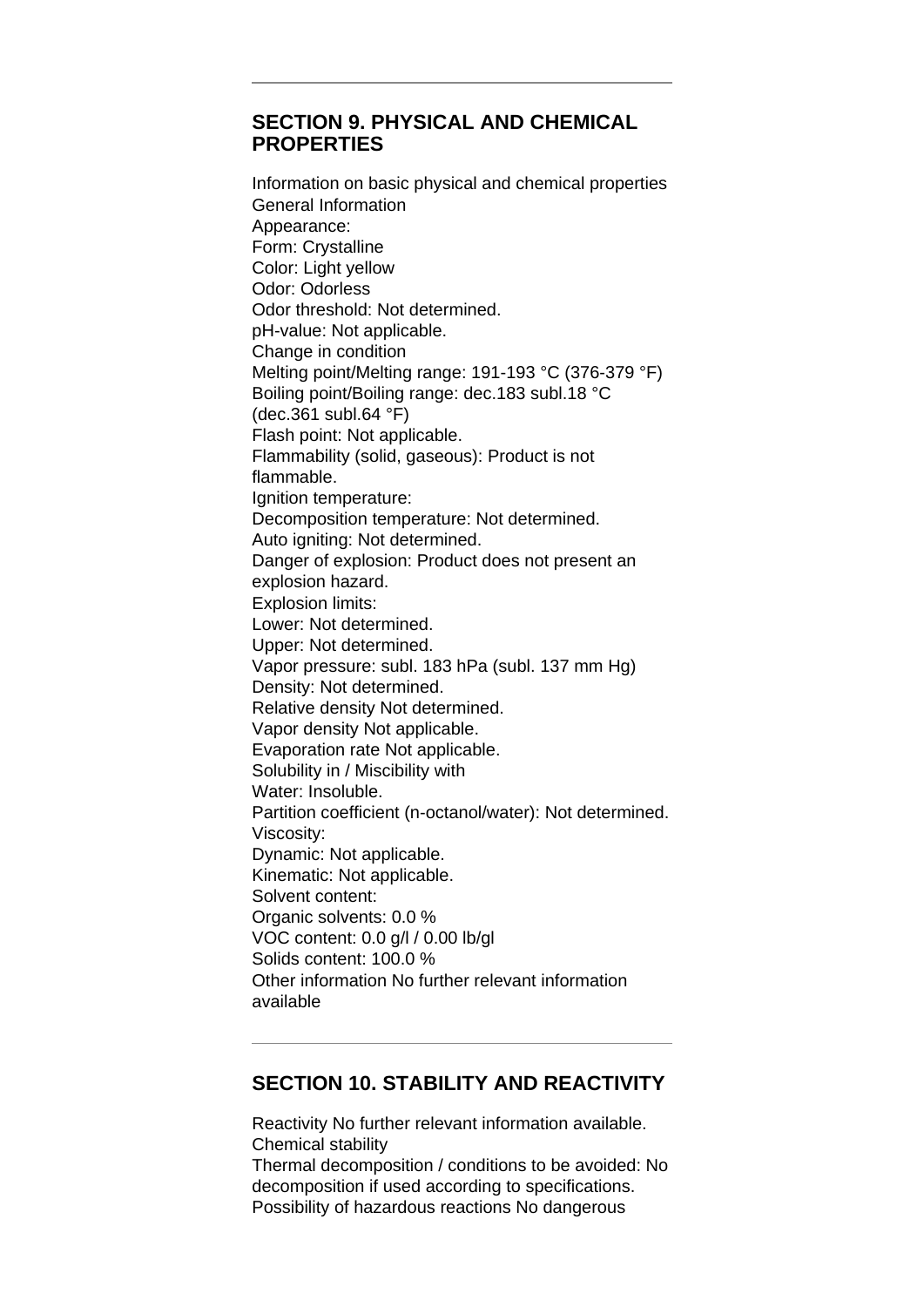reactions known. Conditions to avoid No further relevant information available. Incompatible materials: No further relevant information available. Hazardous decomposition products: No dangerous decomposition products known.

#### **SECTION 11. TOXICOLOGICAL INFORMATION**

Information on toxicological effects Acute toxicity: Primary irritant effect: on the skin: No irritant effect. on the eye: No irritating effect. Sensitization: No sensitizing effects known. Additional toxicological information: When used and handled according to specifications, the product does not have any harmful effects according to our experience and the information provided to us. The substance is not subject to classification. Carcinogenic categories IARC (International Agency for Research on Cancer) Substance is not listed. NTP (National Toxicology Program) Substance is not listed. OSHA-Ca (Occupational Safety & Health Administration) Substance is not listed.

## **SECTION 12. ECOLOGICAL INFORMATION**

**Toxicity** Aquatic toxicity: No further relevant information available. Persistence and degradability No further relevant information available. Behavior in environmental systems: Bioaccumulative potential No further relevant information available. Mobility in soil No further relevant information available. Additional ecological information: General notes: Not known to be hazardous to water. Results of PBT and vPvB assessment PBT: Not applicable. vPvB: Not applicable. Other adverse effects No further relevant information available.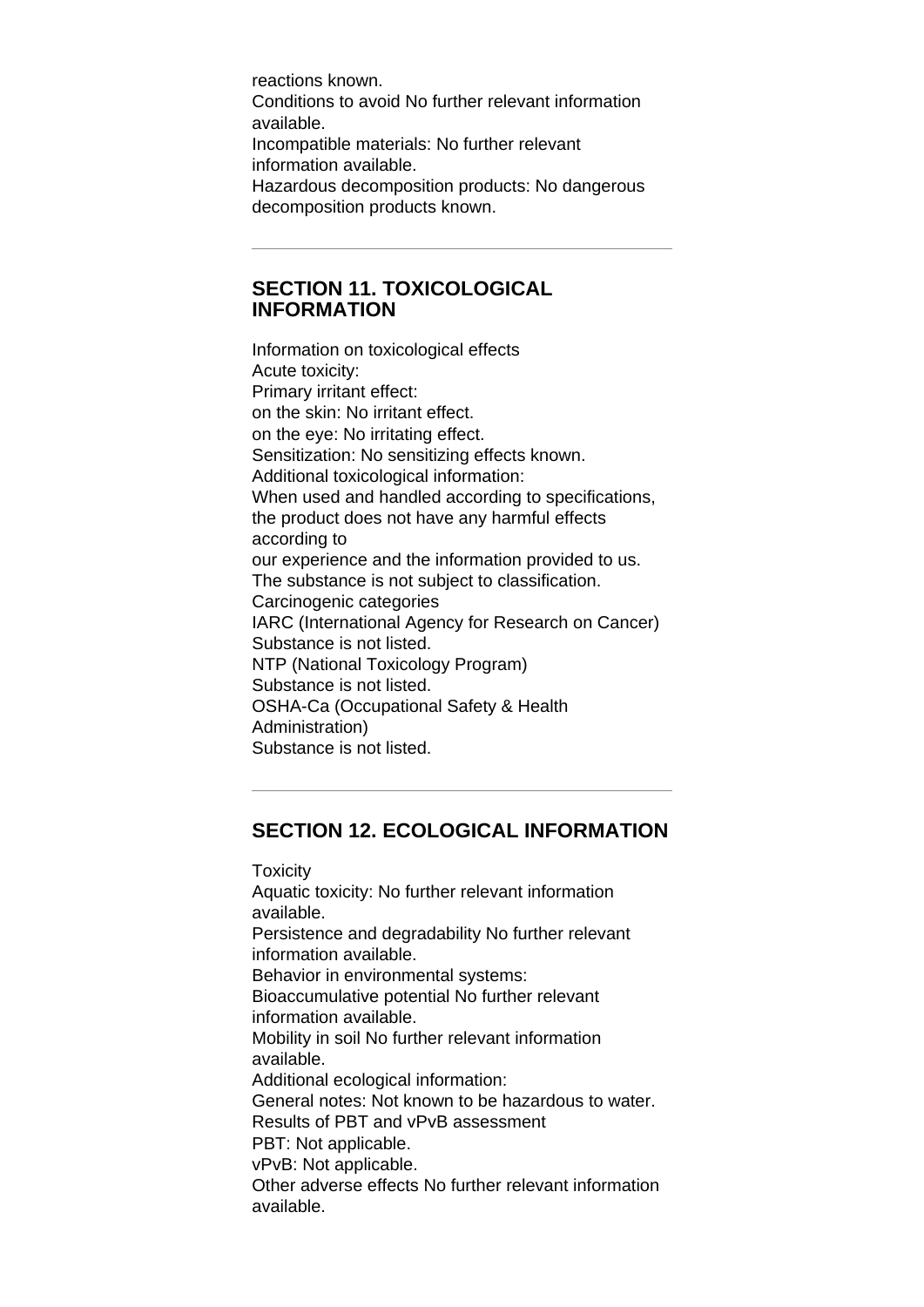#### **SECTION 13. DISPOSAL CONSIDERATIONS**

Waste treatment methods Recommendation: Disposal must be made according to official regulations. Uncleaned packagings: Recommendation: Disposal must be made according to official regulations.

## **SECTION 14. TRANSPORT INFORMATION**

UN-Number DOT, ADN, IMDG, IATA not regulated UN proper shipping name DOT, ADN, IMDG, IATA not regulated Transport hazard class(es) DOT, ADN, IMDG, IATA Class not regulated Packing group DOT, IMDG, IATA not regulated Environmental hazards: Marine pollutant: No Special precautions for user Not applicable. Transport in bulk according to Annex II of MARPOL73/78 and the IBC Code Not applicable. UN "Model Regulation": not regulated

#### **SECTION 15. REGULATORY INFORMATION**

Safety, health and environmental regulations/legislation specific for the substance or mixture Sara Section 355 (extremely hazardous substances): Substance is not listed. Section 313 (Specific toxic chemical listings): Substance is not listed. TSCA (Toxic Substances Control Act): Substance is not listed. Proposition 65 Chemicals known to cause cancer: Substance is not listed. Chemicals known to cause reproductive toxicity for females: Substance is not listed. Chemicals known to cause reproductive toxicity for males: Substance is not listed.